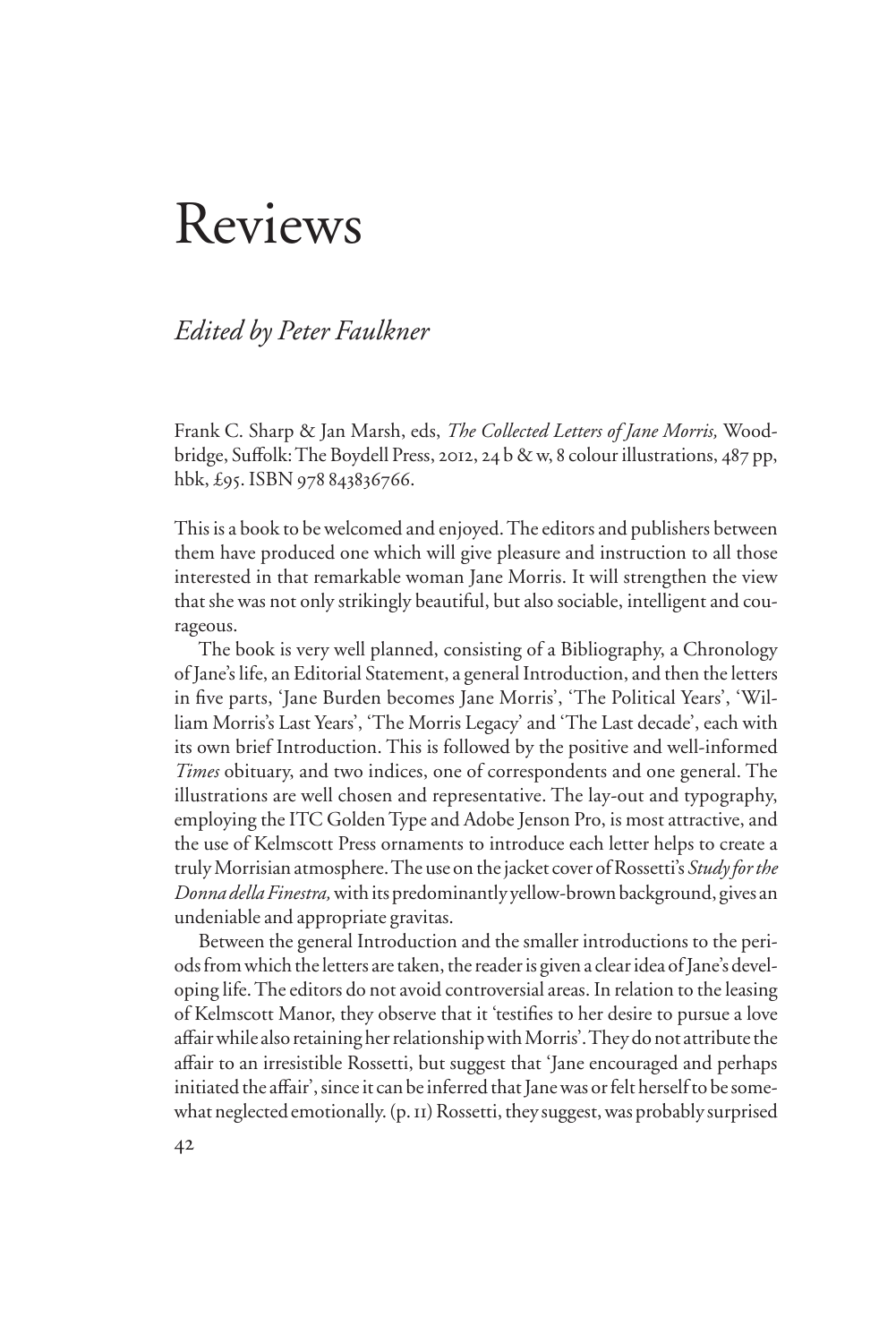to find his feelings for Jane becoming 'overwhelming'. At this stage, the editors state, 'the affair ran its course, and Jane returned to her husband'. I was surprised that no reference is made to Jane's affair with Scawen Blunt until six pages later. When Blunt is discussed, the editors again show their awareness of the complexity of human relations. After all, the affair lasted seven years, 'during which Jane's affections were fully engaged, and reciprocated, and endured in terms of mutual affection' until Jane's death. (p. 18) The editors' conclusions about the marriage of the Morrises deserve quoting in full:

... the Morris marriage should not be described as a failure, or even as broken, but as a relationship of true affection that weathered and withstood serious stress without decisive rupture, maturing into tender lovingness. It is evident that after Morris's death Jane wished to be remembered primarily as his widow. How typical that was of the Victorian age it is impossible to say, but its success may be measured against the conventional condemnation of their society. (p. 12)

This strikes me as the most positive account of the marriage that I have encountered.

The editors argue for a more positive view of Jane than they believe to have been previously accepted, producing convincing evidence that she was 'a warm and caring mother' (p. 7), 'a notable housekeeper' (p. 102), 'a warm person with a good sense of humour' (p. 13), and 'an accomplished needlewoman' (p. 6) who consistently showed an interest in her husband's business: they publish a letter of 28 March 1880 to the American Sara Sedgwick Darwin about problems with the American market – 'At last my husband's patience is worn out' – and telling her of George Wardle's impending visit to deal with the situation. They also draw attention to the wide range of Jane's reading and her interest in music, as well as showing that, although she was never drawn to Socialism, her views were consistently those of a radical Liberal. (It has always seemed to me surprising that Jane, a member of one of the most overtly socialist families in Britain at the time, never showed any interest in Socialism, although her daughter May did).

Previously, publication of Jane's letters was restricted mainly to those written to Dante Gabriel Rossetti (edited by John Bryson in 1956 – although the most intimate of these have not apparently survived), and the 145 letters to Wilfrid Scawen Blunt, which I edited in 1986. After ten years' strenuous and valuable research, the editors have raised the number of letters to 570. The three main additions here are letters to 'Crom' Price, Sydney Cockerell, and Theodore Watts-Dunton – though it is pleasing to observe that, when asking Cockerell to send copies of a recent Kelmscott Press publication to Swinburne and to Watts Dunton in July 1897, she adds, 'though the latter scarcely deserves anything of literary merit after his Jubilee Ode', identified in the note as his 'Jubilee Greeting at Spithead to the Men of Great Britain', which may be left to speak for itself.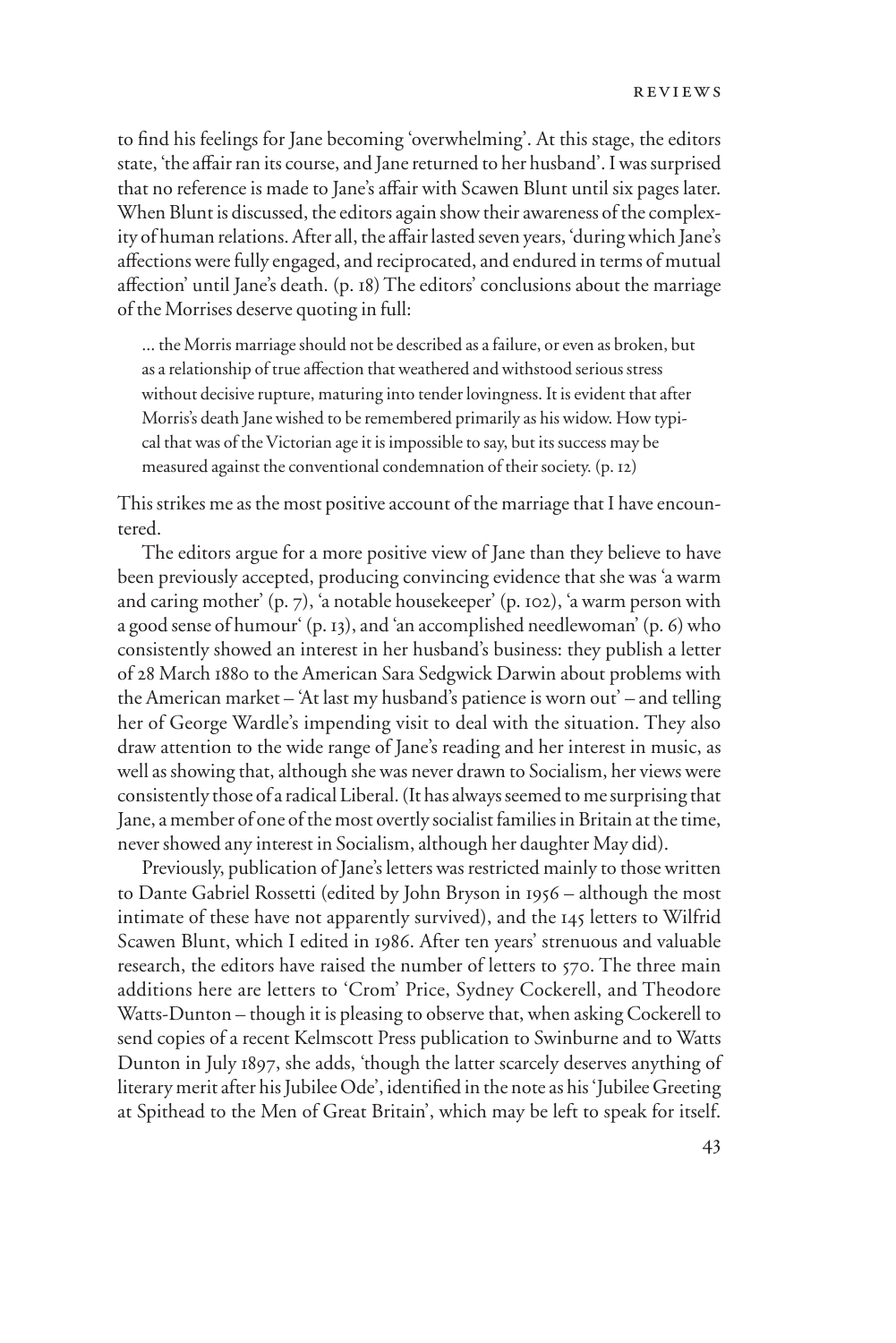But, as the Editorial Statement points out, the impression that Jane's correspondence was mainly with men is misleading; in fact, that with her women friends was probably equally abundant, but women's letters of the period have survived markedly less than those received by men. Moreover, libraries have not been as scrupulous in cataloguing women's letters: one librarian (gender unspecified) told one of the editors, who had drawn attention to a letter by Jane in the collection, that we 'can't be expected to catalogue every artist's girlfriend'. One hopes this was some time ago. However, there are lively letters to two important women friends, Georgiana Burne-Jones and Rosalind Howard, as well as to other women such as Aglaia Coronio, Marie Stillman, and Katherine Adams.

Some of the previously unpublished letters deserve quotation, sometimes for their unexpectedness. For instance, it is difficult to know quite what to make of her letter to Price from Kelmscott Manor on 2 September 1886:

My dear Crom,

When shall we see you here? Don't quite forget your poor old, bald, toothless, broken backed friend. I can assure you that if I am not all that at this moment, I shall be very soon, so please come. I have a new disease called "Socialism on the brain." I forget if I acquainted you with the fact before – if so, pray forgive me, as loss of memory is but another symptom of the same malady. Always yr. affec. friend

Janey

The editors offer no comment on this, and it bears no relation to any other letter of the time; the next one to Price, dated 6 March, is from Rome and quite different in tone, although it does open dramatically with the question 'I wonder if you have heard of my sudden elopement (not with Scheu) from London. Jenny and a maid and myself came a month ago'. The note gives an account of the Austrian socialist Scheu – 'a frequent visitor to Kelmscott House' – but concludes that 'The allusion to his eloping is not clear'. Was Scheu known to be an admirer of Jane? It would seem that she felt able to indulge her sense of humour – a characteristic that the editors are keen to emphasise – in particular when writing to Price.

Letters to Cockerell tend to be more businesslike, but often contain thoughtful observations. Thus on 11 June 1904 she wrote to him about the suggestion by Longmans that a special edition of Morris's poems might be produced with introductions directed to schools. Jane's response was direct:

About the Earthly Paradise, I fully share your views, as a rule I know that school girls and boys hate the poems they have been made to read and analyse; if they care for poetry, they should read it for pleasure only I believe.

Cockerell replied negatively to the proposal. On 4 March 1912 a letter to Cockerell shows that Jane continued to be politically radical; it was written at the time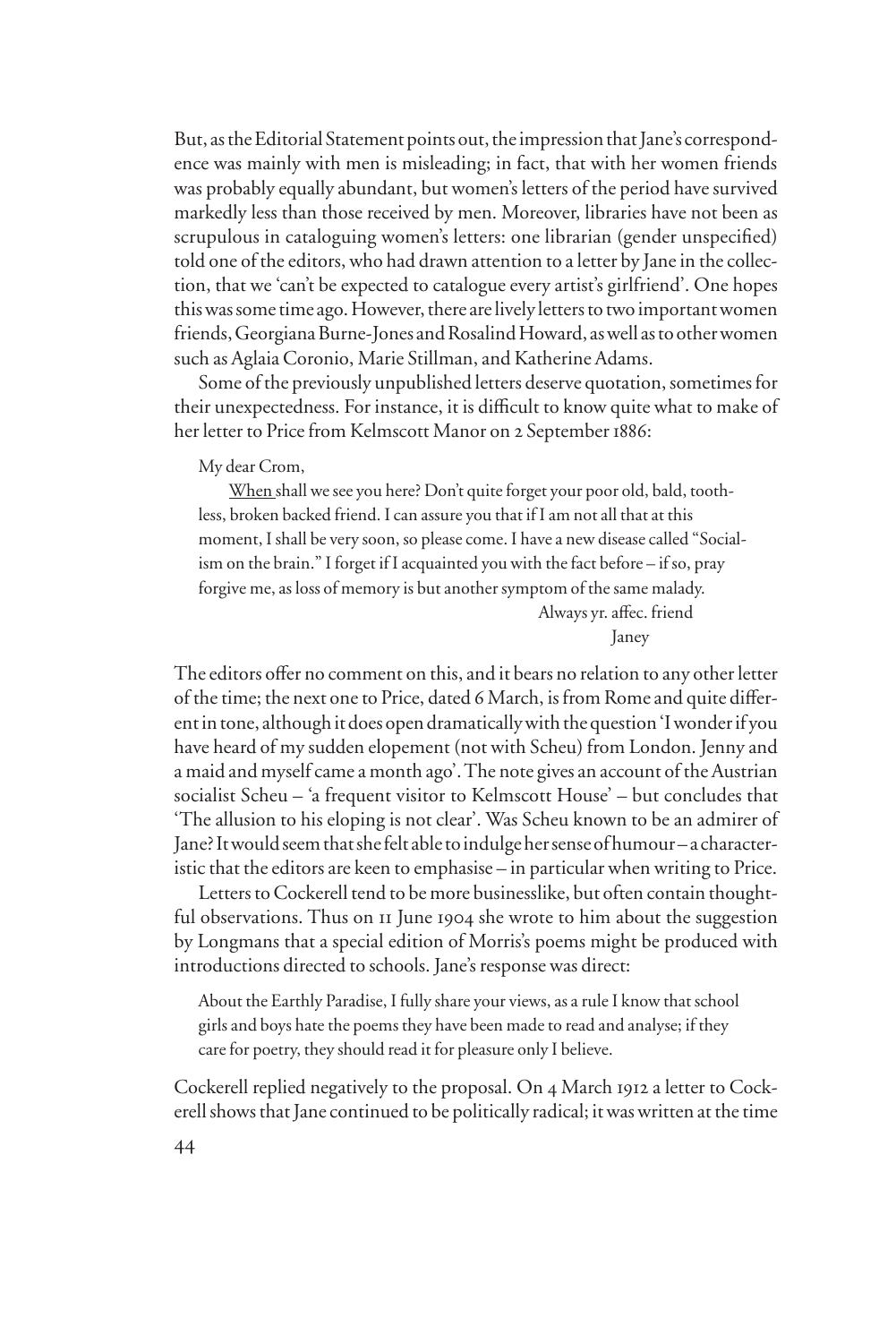of a national miners' strike:

There is nothing cheering in public matters just now. It is a ghastly state of things. I think miners ought to be paid at least twice as much as they seem to get, and all the owners  $\&$  Jews  $\&$  financiers  $\&$  idle rich people generally ought to work in the mines at least one day a week, perhaps by that means a little sympathy might be produced between the different classes - and those poor ponies! I see in one pit 400 have been left to their fate.

We may regret the casual reference to Jews in this context, but there is no evidence of serious anti-semitism in these letters, and abundant evidence of concern for the poor and exploited.

The letters confirm the sense of how demanding for Jane was the role of guardian to her daughter Jenny after her breakdown, despite William's solicitous and supportive attitude towards Jenny, which displayed a sensitivity unusual among Victorian fathers. Numerous letters contain statements like that in a letter to Price of 3 January 1909 from Lyme Regis: 'Jenny keeps us in a continual state of anxiety, attacks every day or night, I am worn out, but can't make up my mind to any change at present; she likes this place and can walk about as usual enjoying it'. Jane could very seldom relax in her concern, and had to be advised by doctors not to sacrifice her own health to that of her daughter. With May her relationship was fortunately less taxing, and it seems to have blossomed in later years. In view of the two titles given to Morris's well-known painting of Jane, it is helpful to find her telling May in July 1901, "La belle Iseult" is what the dear father always called his picture, and I think we ought to keep to that'. A letter to Price of 12 December 1906 shows Jane's concern over the minor role given to May by Mackail in his life of her father: 'May is hardly mentioned, I think she ought to be brought into notice. I know she was vexed at the omission before'. However, Mackail did not revise his biography. Jane responded at some length when May sought information from her mother as she worked on her edition of her father's works, published from 1910 to 1915. The fragment of a letter probably written in 1909 tells May :

I think you have not given quite enough prominence to the revival of old embroidery. This was entirely due to him. It is not easy to imagine now the great difficulty we had then in hunting up material for starting anything. There were no lessons to be had, everything had to be laboured at for a time often successful, often not but failures were amusing too ... He taught me the first principle of laying the stitches together closely so as to cover the ground smoothly and radiating them properly afterwards. We studied old pieces by unpicking &: we learnt much but it was uphill work fascinating but only carried through by his enormous energy and perseverance.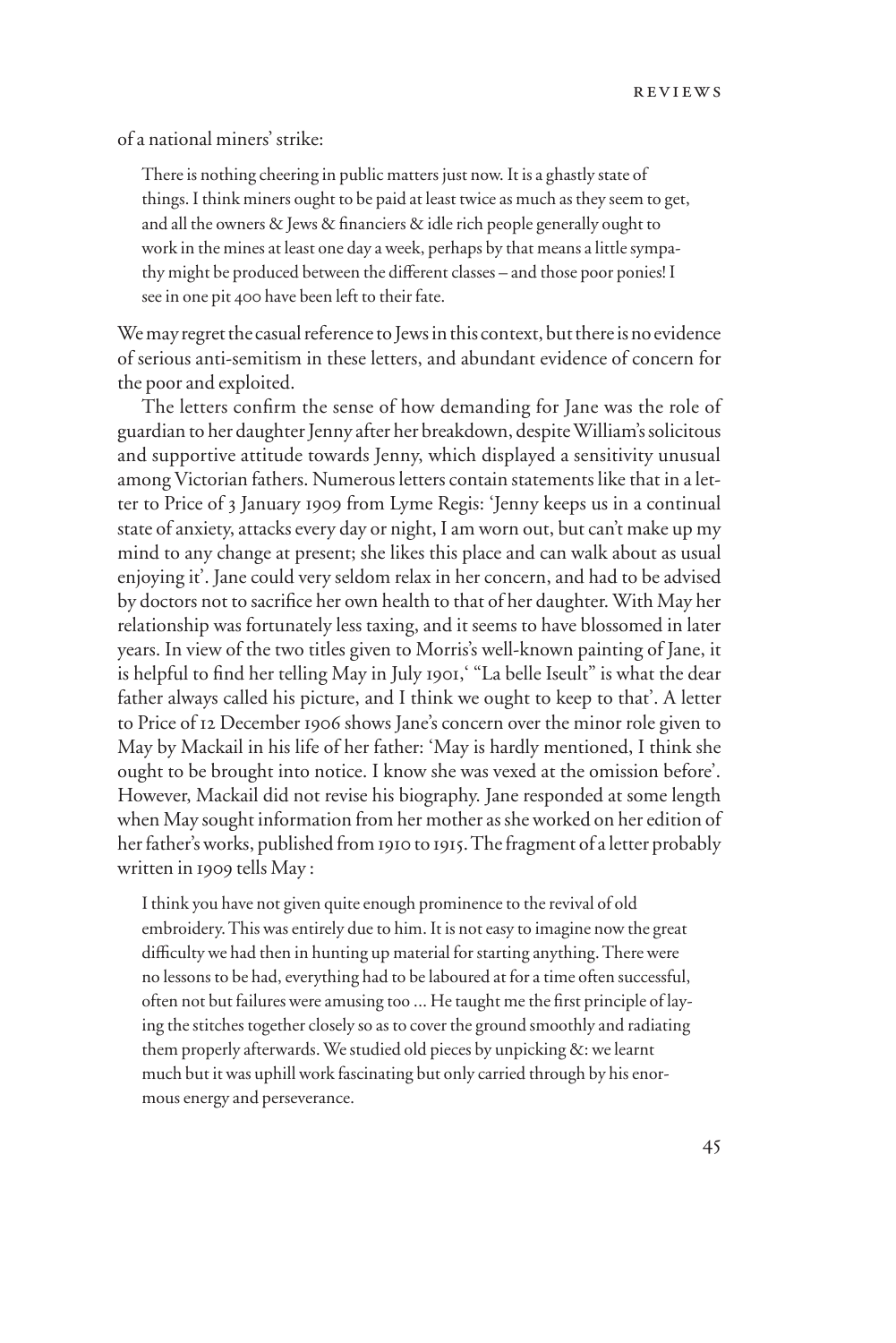A passage like this shows Jane thoroughly engaged within memory in the craft activities of fifty years earlier, and supports the editors' contention that in her later years Jane saw herself less as Rossetti's model than as William's supporter.

The editorial work is of the highest quality, the notes to the letters being succinct, accurate and informative. Nevertheless, reviewers must be allowed their measure of censure, if only to show that they have read thoroughly. Warrington Taylor here reassumes his extra 'r', and Scawen Blunt – on one occasion only –is given an 'e' in his first name, while I did not recognise the spelling of Magnusson's first name as Erikur. When, in June or early July 1871, Jane asks Webb, 'Is the spire [of Lechlade church] as old as the church?', the note stating that St. Lawrence was 'rebuilt in the 1870s' does not coincide with the information given in the latest *Pevsner*, that the church was 'restored 1881–2 by F.S. Waller & Son' – and is anyway irrelevant, as Webb answers the question in letter on the next page: 'it was built late in the 14th Century'. I was interested to learn that a memorial window to 'Crom' Price was put into the chapel at Westward Ho! in 1914, but I can find no supporting reference to it in Sewter or Pevsner. Finally, I am not sure why the memorial window to Basil, the son of the Morrises' friends the Birchalls, is said to be 'in a local church' rather than at St. Mary's, Buscot. Basil's is one of several sad examples of children whose early deaths, such a pervasive feature of Victorian life, are recorded in the notes.

Enough! Let us conclude with another flourish of welcome for this splendid volume. The editors claim that 'Here in her words we can hear the voice of the "silent woman" of Pre-Raphaelite legend, and enter directly into her world'. (p. 28) They are entirely justified in making this claim.

*Peter Faulkner* 

Sarah Anderson & Karen Swenson, eds, *Cold Counsel: Women in Old Norse Literature and Mythology. A Collection of Essays*, London and New York: Routledge, 2002, 304 pp., b & w frontispiece, hbk, US\$65.00. ISBN 0815319665.

The fifteen essays in this book include six originally published elsewhere. Two deserve the wider audience this book will give them: Clover's 'Hildigunnr's Lament', and Jochens's 'Vikings. Westward to Vinland: The Problem of Women'. The other four previously published – we are never told exactly where – are: Kress's 'Taming the Shrew: The Rise of Patriarchy and the Subordination of the Feminine', Kalinke's 'Fathers, Mothers, and Daughters', Louis-Jensen's 'A Good Day's Work: Laxdæla saga, Ch. 49', and Scott's 'The Woman Who Knows: Female Characters of Eyrbyggja saga'. The nine additional essays grew out of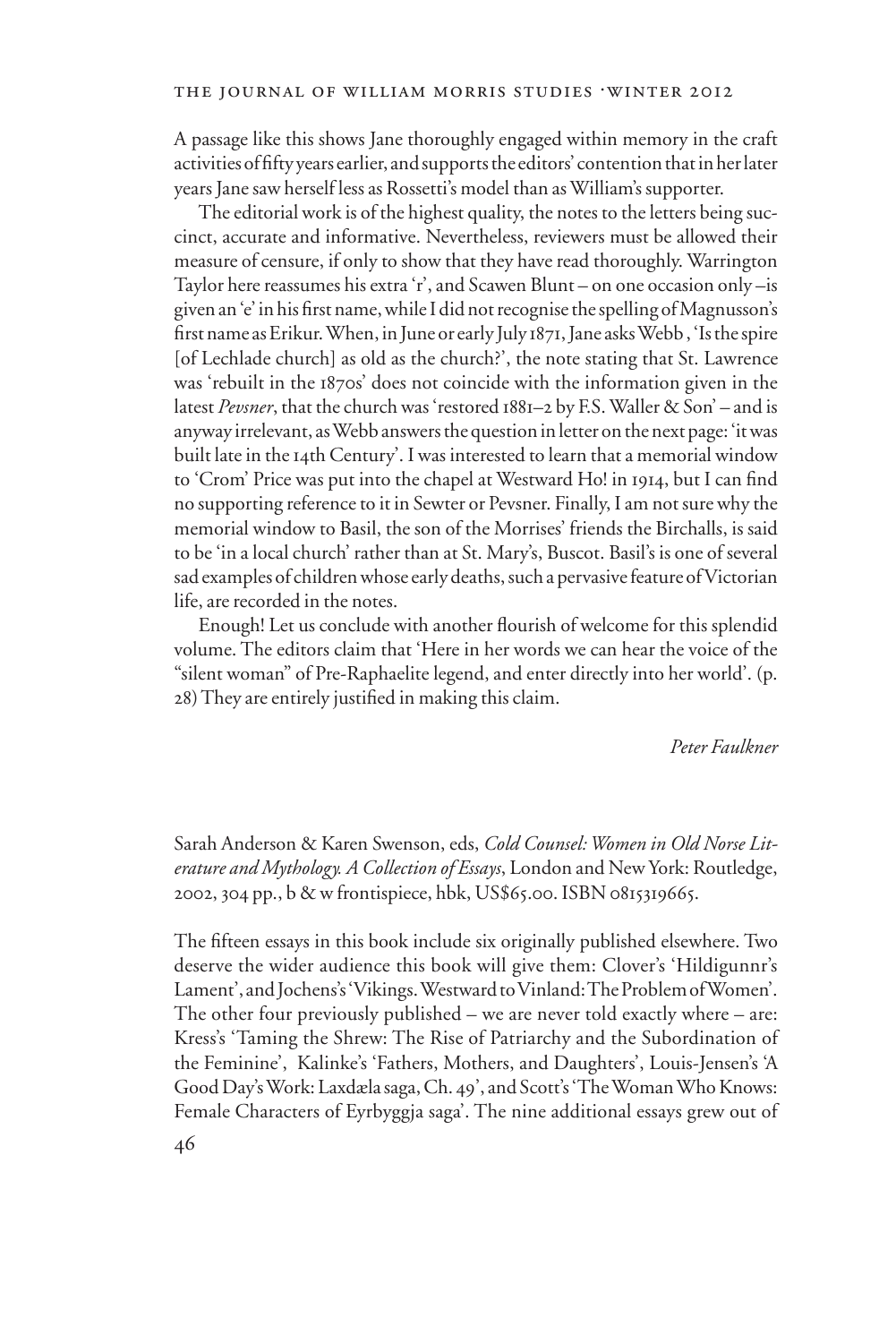Cornell's Medieval Studies Program, and papers delivered at the annual medieval conference at Western Michigan University in Kalamazoo. Published here for the first time, they include: Borovsky's 'Women and Insults', Eldevik's 'Women's Voices: The Case of Trójumanna saga', Hughes's 'The Re-emergence of Women's Voices, 1500–1800', Helgason's ' Gender, Class, and Discourse in Þrymskviða', Psaki's 'Women's Counsel in the Riddarasögur: The Case of Parceval's saga', Shea's 'Male Bonding, Female Body', Straubhaar's 'Ambiguously Gendered: The Skalds Jórunn, Auðr, and Steinunn', Swenson's 'Women Outside: Discourse of Community in Hávamál', and, finally, Sigurðardóttir's 'Saga World and Nineteenth Century Iceland: The Case of Women Farmers'.

In her introduction, Anderson asserts that she and her colleagues plan to use the proverb, 'cold are the counsels of women', to 'launch discussion', and to ask 'compelling questions' about the roles of women in medieval Norse societies; of women as both creators and characters in its literature. The essay which does so most convincingly is Clover's. She begins by parsing the memorable encounter in Njál's saga between the grieving widow Hildigunn and the warrior Flosi, a relative of her late husband and thus the one who she assumes should revenge his killing. But Flosi prefers mediation. And thus the great encounter, the most notorious incitement/whetting/'hvöt' scene (there are more than fifty in the canon) in Old Norse literature. Hildigunn places over Flosi's shoulders the cloak her husband was wearing when he was murdered. His clotted blood 'dunði' (thundered) down on Flosi. This shocking act is followed by words equally harsh: 'You gave this cloak to Hoskuld and now I return it … I charge you by all the powers of your Christ, and by your manhood and courage to avenge his death'. And thus his famed response: 'Cold are the counsels of women'. Clover points out that previous critical discussions of this scene have centered on Hildigunn's speech and 'the motif of the bloody token, both of which are richly paralleled in the wider literature'. She argues that 'the key to the passage as a whole lies in understanding it not only as an angry woman's desire for revenge but as a grieving widow's lamentations over her dead husband'. She goes on to discuss, in detailed and convincing exposition, 'hvöt' scenes in two other sagas and in three poetic texts, before moving into examples drawn from anthropology and history, concluding that 'there lies a social reality behind the motif of the whetting woman in Edda and saga, and this social reality is rather more complicated than either literary or social historians have appreciated'. Her essay is capped with ninetyeight packed and excellent end-notes, several of them in themselves authoritative summaries of scholarship, or cool appraisals of controversies.

Jochens's essay opens with a discussion of Vinland and the failure of the Norse to remain there, which she blames on 'factors of sexuality and women which have not yet been fully examined'. She discusses Leif the Lucky's discovery of America as set forth in Eiríks saga rauða and Graenlendinga saga, often called the Vinland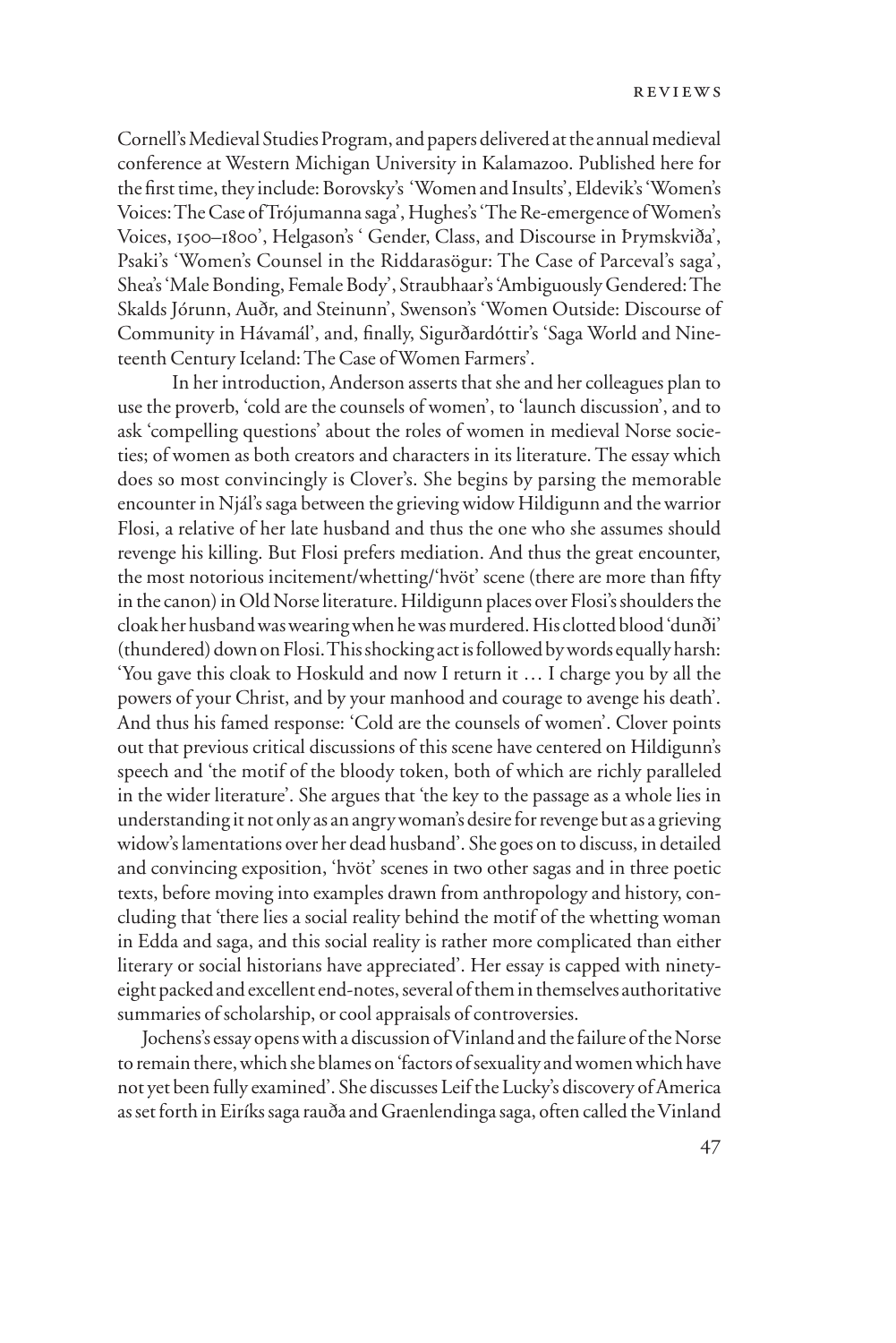sagas, as well as the discovery of an actual settlement site at the tip of Newfoundland, at L'Anse-aux-Meadows, where Norse voyagers remained for a few seasons around the year 1000 CE. Offering new insights at every step, Jochens then discusses the roles which women played in later settlement efforts (by the Spanish, French and British), comparing them to their roles in the four phases of the Nordic migrations: to the North Sea islands, to Iceland, to Greenland, and, finally, to Vinland.

The subject matter and aims of the remaining essays are indicated in their titles. Kress's short essay is replete with contentious and provocative claims, ones which assume a readership very familiar with the Eddic poems, and all the varied types of sagas. She concludes that the strong and memorable women in these works, like Hildigunn in the Njála, 'refuse to be oppressed. They do not succeed, but their protest is everywhere in the text. That is what Old Norse literature is primarily about'. Kalinke's extensive discussion and summary of the rarely read Víglundar saga supports her claim that it is unique in medieval Icelandic literature because of the realistic questions it raises about female autonomy in marriage. It is more than just another 'bridal-quest romance', for it includes large doses of Family Saga realism. William Morris would have appreciated this article both for its careful research and because Víglundar saga was among the earliest works which he and Magnusson translated. It appeared in *Three Northern Love Stories* in 1875. That book was republished in 1996, as a volume in the Thoemmes Press William Morris Library series.

Louis-Jensen, in an impressive presentation of orthographic and paleographic evidence, argues that 'hermdarverk' (a compound found only in Laxdæla saga, within a laconic retort by Guðrún, another famed and cold heroine) should be emended to 'hér nú dagsverkin'; the puzzling 'harmful work' would thus become 'a good day's work'. This reading of the passage adds clarity and an ironic bite to Guðrún's well-known response, and it also recalls scenes in Eddic poems, thus provoking us to see the Laxdæla as a 'reworking of the Brynhild legend'. Scott discusses the roles of women in Eyrbyggja saga, offering lengthy paraphrases and discussions of key scenes and encounters, providing sometimes provocative comparisons to females in ancient Norse law books such as Grágás, and in Chaucer, and even in Ibsen.

And now, in their order of appearance, those essays appearing in print for the first time: Barovsky discusses the etymology of 'blanda' (to blend, mix), and its use in previous contexts, where it is associated, especially in the poetry, with vile insults. So, its use in the Njála, in a description of Hallgerðr, another cold woman, perhaps the coldest in the corpus, serves to link her to 'mythic giantesses'. Barovsky argues that Gunnar's wife thus becomes a 'screen upon which cultural anxieties [re sexual roles] are played out'. Eldevik, in a more straightforward and scholarly study, considers the ways women speak out in letters and in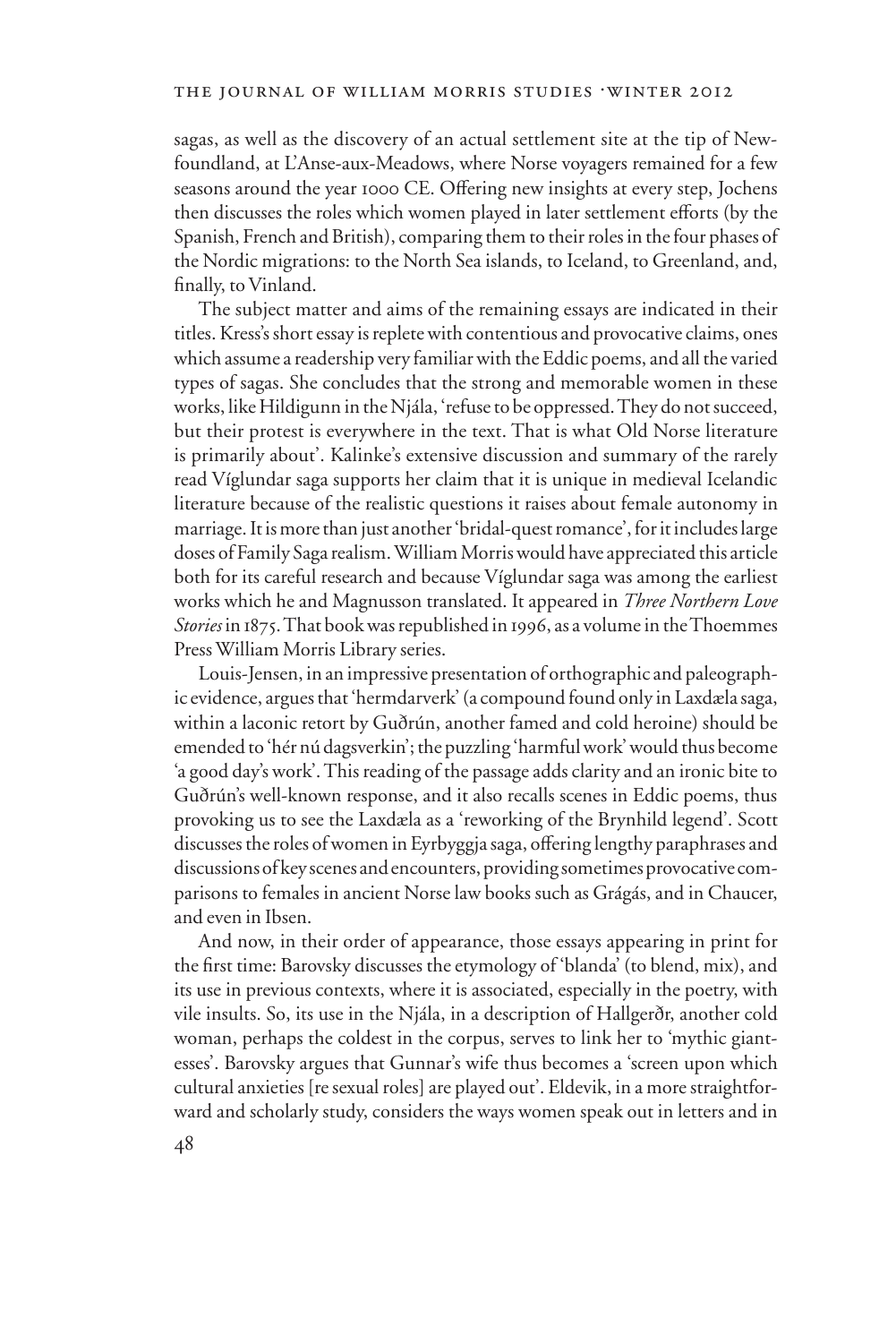'oral settings' in three redactions of Trójumanna saga, the Norse translation of the Matter of Troy. She suggests, for instance, that 'the voices of Helen and Polyxena [in these verses] owe more to Scandinavian cultural traditions than to Ovid'.

Hughes, in yet another thorough and exemplary effort, discusses women writers whose works survive only in paper manuscripts, or fragments, in pieces never before examined, let alone published. She brings to light scores of texts, ranging from poems to tales based on folklore, such as 'wicked step-mother' stories, and the like. The 'Notes' section of her essay runs to twenty-six pages and includes several weighty expositions, as well as descriptions of fifty-one women writers, most of whom lived during the seventeenth and eighteenth centuries. Helgason presents a concise analysis of Þrymskviða, the Elder Edda poem about Þórr's retrieval of Mjöllnir, his wonderful hammer, from the thieving giants. And then he asserts that the poem means, or signifies, Þórr's 'encounter with the feminine side of himself'.

Psaki discusses differences between Chretien's story of Perceval in *Li contes del Graal* and the thirteenth-century Norse translation. The native translators condensed or eliminated romance profusions, so that 'for the modern reader it is like going from Cervantes to Hemingway'. Psaki's full commentary on paired passages raises interesting questions, e.g. 'Why should the ideology of service be so explicitly linked to female proponents?' And she suggests that 'the answers lie in a careful gender-oriented rereading of both indigenous and translated sagas'.

Shea's essay also deals with differences between a French original, a *lai* of Marie de France, and its thirteenth-century Norse translation. Her arguments are interesting, but couched in diction which is often opaque; e.g. 'The force of language cannot adequately address the gender division which haunts the subtext of the tale; thus the text turns to the dominance of the visible in order to reassert the appropriate sexual hierarchy': since she uses examples from French film criticism and from Freud on sexuality, her comments on Icelandic women are certainly original. Straubhaar, to counter the widely-held notion 'that skaldic poetry is a man's game, couched in masculine diction, produced for a male audience', discusses three tenth-century Norwegian women who engaged in this intricate art. Her discussions of their verses and the saga contexts in which they appear are uniformly clear and enlightening, and we can thus readily accept her conclusion 'that the question as to whether the realm of poetic creation in the North had always been a male space remains open'.

Swenson, taking on one of the more difficult poems in the Elder Edda, argues that the Hávamál is perhaps not as much a pastiche as most critics have asserted, but instead a 'ritual utterance'. And that embedded narratives in the poem and 'the perspective from which they are told encourage a reading of them as symbolic discourse constructing a social definition of women'. Sigurðardóttir reminds us that while the sagas celebrated strong women – those who offer proverbial cold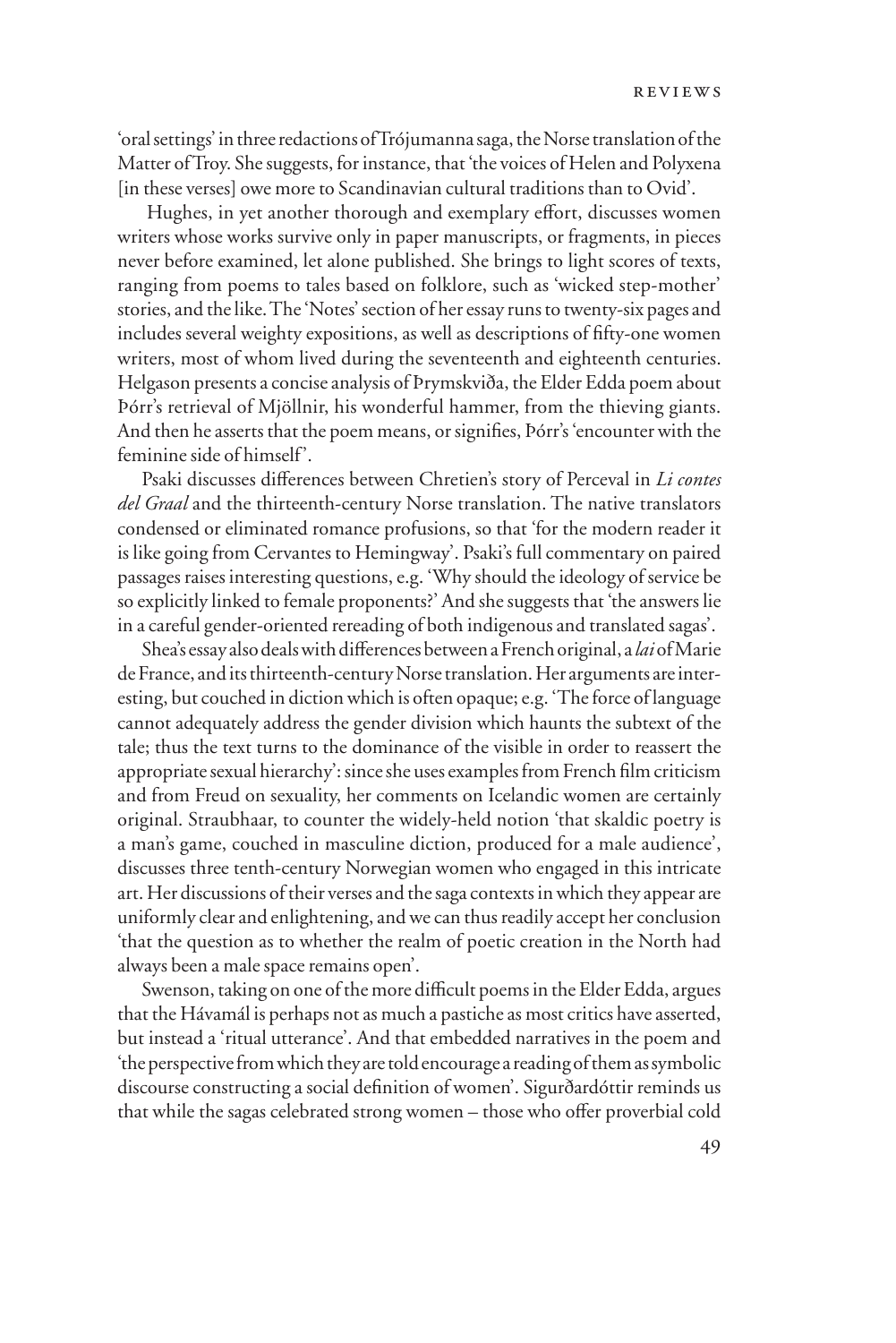counsels – medieval Norse law stressed their relative weakness and their lack of rights. She argues that an 'emphasis on women's subjugation points to an underlying tension in society between male dominance and female power'. The memorable and formidable women of the sagas are fictional, yes, but there were also, she argues, medieval Icelandic women who wielded actual power, 'who took on typical male roles as farmers and heads of households'. She discusses three such women in the Sturlunga saga and two from the Family Sagas, and then she jumps to several exemplars from the nineteenth century, one of whom was an administrator in Akureyri during the 1860s, when Morris visited this northern village.

 The book's cover is particularly striking. Against a glacial white background appears a photographic reproduction of a manuscript leaf from Möðruvallabók, a fourteenth century 'book', whose scribes had copied out the several of the Family Sagas, among them the best in the corpus, the incomparable Njála. The leaf the editors chose includes the confrontation between Hildigunn and Flosi which Clover used to begin her fine essay, and within that memorable encounter is the proverb which provides the book's title: *Cold Counsel*. Those two words are here repeated in stylised blue script, the letters bent over, as if by a cold wind. The full title is burned across the manuscript; and from top to bottom are the lines of script, standing out against the cold white. This cover suggests the chill mysteries of the island which gave birth to the sagas, and to the monastic establishments where the ancient narratives were carefully copied down and bound into codices such as the Möðruvallabók. Unfortunately, within the frontispiece copy and also on the title page, this name appears as 'Möðruvallabólc'. There are other typos, in both old Norse and English, of course less prominent than this, but they all suggest, as do changes in typescript and format in a few of the essays, that the volume was put together with undue haste.

## *Gary L. Aho*

Malcolm Haslam, *Arts and Crafts Book Covers*. The New Chapel, Shepton Beauchamp, Somerset, ta19 0jt: Richard Dennis, 2012, 120 pp., 99 colour images, pbk, £14. ISBN 9780955374180.

This is a fascinating companion volume to an exhibition named 'From Rossetti to Voysey: Arts & Crafts Stamped Book Cover Design', previously on show at Blackwell in the Lake District (until 12 July 2012). One therefore hopes that someone else will display this highly original exhibition before it is dispersed. The books come from Malcolm Haslam's own collection.

In fact, if you collect printed materials from the late nineteenth or early twen-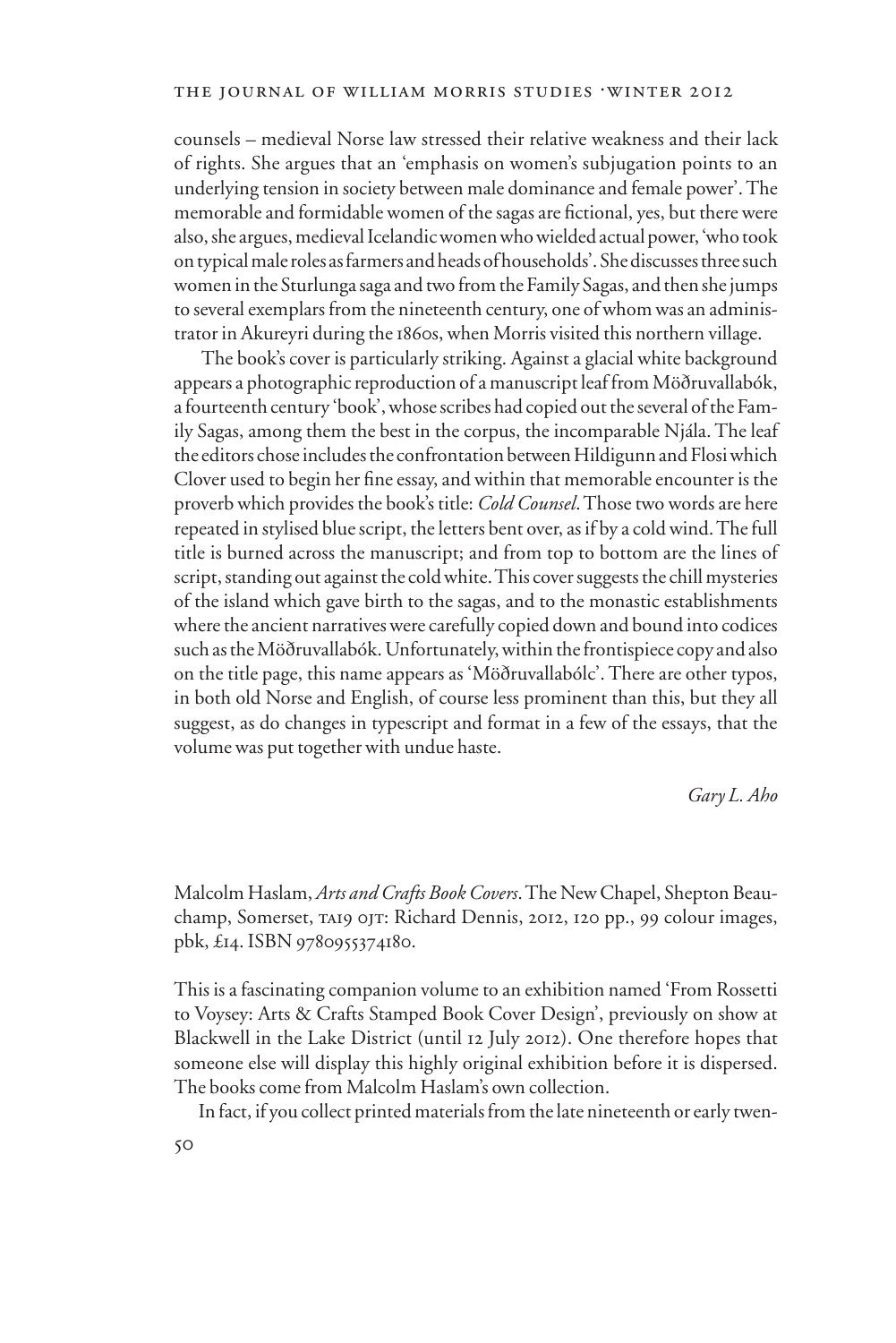tieth century you will probably find you have books with stamped covers. The cloth was often green or blue and the design may be picked out in black ink or gold leaf. Stamped covers continued to be produced until the book-jacket was invented. Book-jackets came into general use after 1914.

This book contains three essays, notes on publishers and artists, and a full catalogue. Haslam explains that early in the nineteenth century, books were either unbound, or supplied in boards, which were usually covered in blue paper; at the bookbinders they could be bound in leather, but this was an expensive process. Casing, which means that the cloth-covered boards and spine could be glued to the book as a single unit, began during the eighteen-thirties; also, a special leveraction press with a heater was used to stamp a design on the cloth. By mid-century there were a variety of elaborate covers with clashing colours which we used to think of as hideous. Ruari McLean studied these in *Victorian Book Design and Colour Printing* (1963)*,* and they are now thought of, more generously, as typically Victorian. But during the 1860s, even in the heyday of this fashion, Rossetti was designing simple bindings for his sister's poems, and Morris issued a special cover for *Love is Enough* in 1872. These were ahead of their time. Other important covers illustrated in this volume include Philip Webb's *The Story of the Volsungs and Niblungs* 1870, Walter Crane's *Grandmother Dear* 1878, Selwyn Image's *The Tragic Mary* 1890, and Morris's own design for *The Earthly Paradise*, 1891.

Though Morris only produced two covers, Haslam concedes that his influence on book design was enormous. He taught people to admire the appearance of a 'beautiful Book'. Haslam tells of a meeting which showed the world that the stamped book cover had overcome the initial prejudice against it. The Society of Arts mounted an exhibition of 'historical and modern bookbindings' in 1888; the assistant secretary of the society, Henry B. Wheatley, gave a paper on 'The Principles of Design as Applied to Bookbinding'. He stated that 'some of the finest specimens of modern cloth binding are due to Mr William Morris, to whom art owes so much'.

Haslam mentions that some Arts and Crafts designers were unhappy with the processes of production. Only the design was hand made and the rest was performed by machine. Against this one might say that the finished works seem to solve the problem which plagued Morris when he said he was 'ministering to the swinish luxury of the rich'. Books could be produced by an industrial process in quite large numbers and therefore more cheaply, so that ordinary folk could own a beautiful cover. As Aymer Valance put it in the *Art Journal* (1892):

The shapely fashioning and the decoration of the most ordinary objects is the art which will penetrate to the East-End dwelling of Lazarus … Thus the talent that else had been fruitlessly perverted can be employed in an apostolate of culture.

Haslam reminds us that 'cloth-covered volumes were being issued in their mil-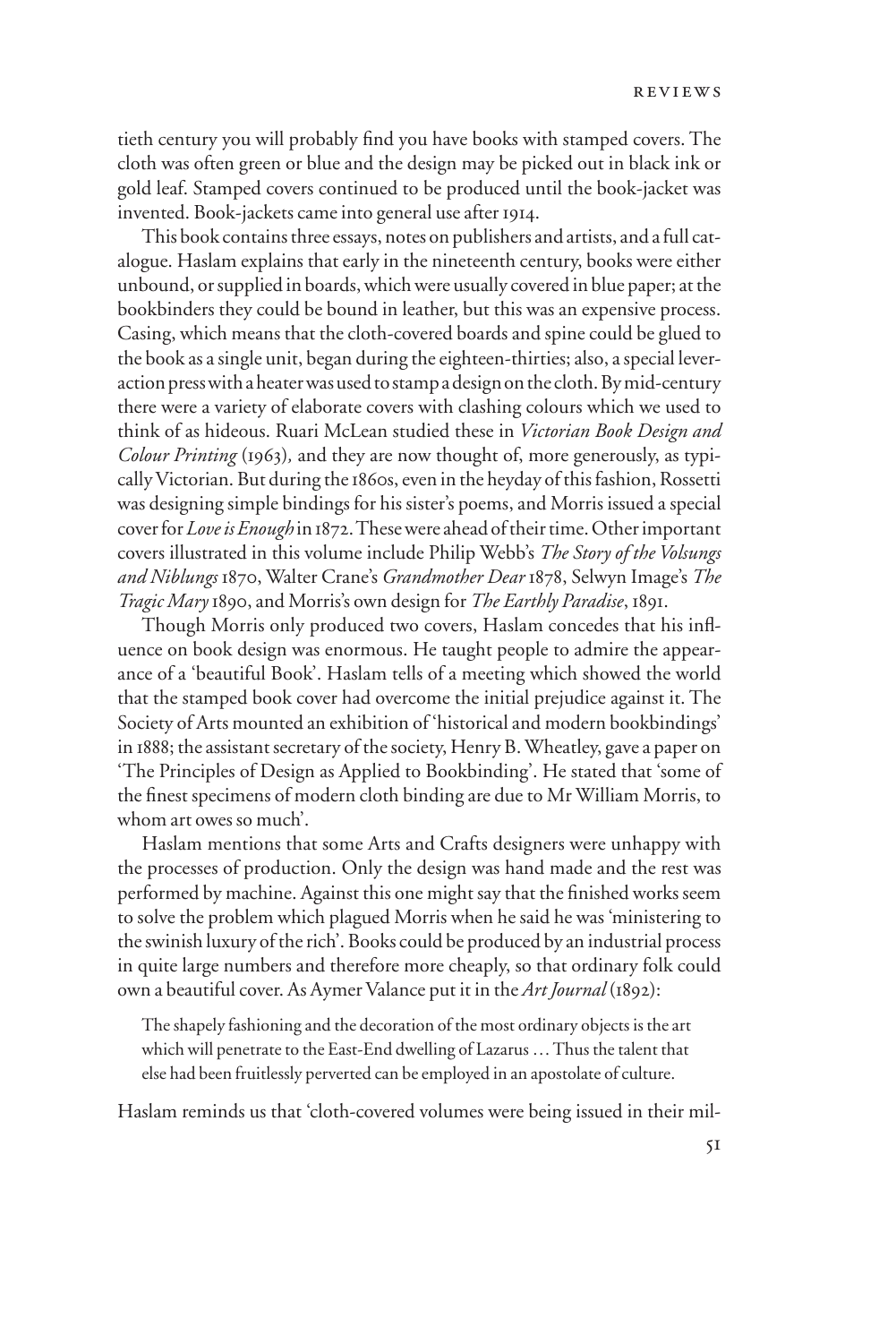lions each year, and, even if only a small fraction of the total had well-designed covers … there should have been at least some impact on the public at large'. Considering the selection on display all together, we can see how many of them are quite amazingly well designed, and that the taste for these covers had spread widely. The catalogue includes designs from Denmark, Germany, the Netherlands and Sweden and of course the USA.

It is difficult to say more about these art-objects without the use of illustration so I propose to describe one book in detail. Catalogue no. 49 is *The Works of Tennyson,* vol. VI, published by Macmillan & Co in 1884. The colour of the cover is an Arts and Crafts dark blue which also broader green; spread across the cover are tiny pairs of golden acorns arranged diagonally in a 'net design'. This is clearly influenced by Morris's work. The cover is unsigned but it is by Lucy Orrinsmith (i.e. Lucy Faulkner), who had worked with Morris before her marriage. For information about this somewhat neglected artist, see *JWMS* XIX No. 2, Summer 2011. There, Emma Ferry writes about 'The other Miss Faulkner' and mentions this cover on p. 54. Though this is the only stamped book cover by Kate Faulkner which is known, the entry says that it is likely that she designed many more because her husband was Art Director for a firm of bookbinders. We are told that such firms offered clients the right to a stamped cover when they asked for their books to be bound. The same cover design was used for a reprint of the Moxon Tennyson in 1893 (information from Peter Faulkner).

I found that this catalogue opened my eyes to a neglected area of Morris's influence, and I think that the William Morris Society might consider placing some of these books in our library. Look out in your attic for fairytale collections from your great-grandmother's childhood. I hope you will be pleasantly surprised by what you find.

*John Purkis*

Robert Llewellyn, *News from Gardenia*, London: Unbound, 2012, 224 pp., hbk, £9.99 .ISBN-13 9781908717122. Kindle edition £5.99.

Didcot power station is a mysterious place. Viewed from the river, whether the Thames Path or the water, it does not dominate the landscape, but rather floats in it, materialising to right or left, ahead, behind. The sinuous bends of the river allow the land somehow to refuse it. The sense of dislocation this produces is comparable to that which opens of *News from Nowhere*, when Morris (or 'Guest') returns home to Hammersmith at night, half notices the absence of the lights on the bridge downstream, and wakes in the morning in a transformed world.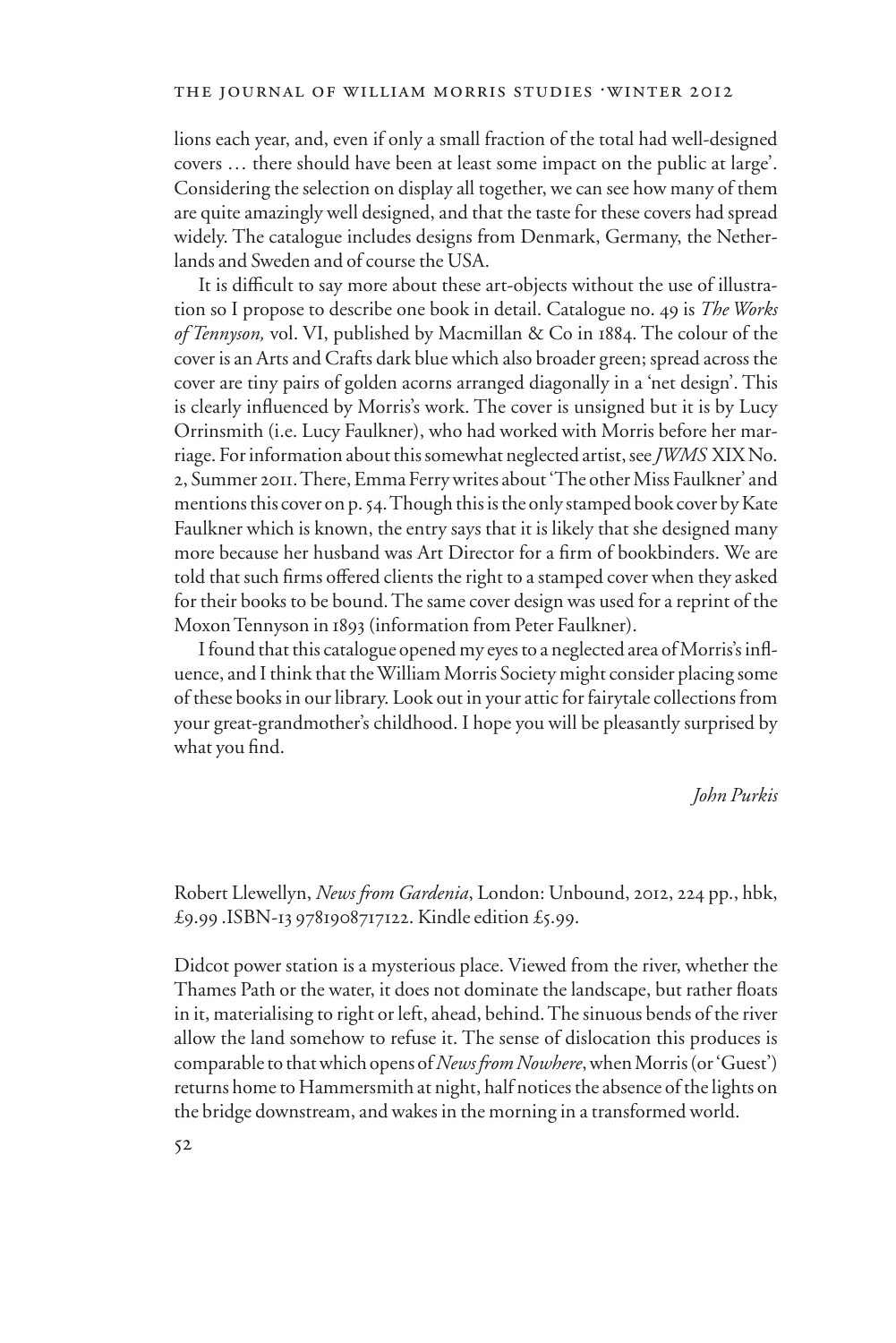Robert Llewellyn's *News from Gardenia* is a homage to Morris, inspired by reading *News from Nowhere* in 1978 when in his twenties. By my calculation, that makes him now in his late fifties, the same age that Morris was when he wrote his utopia. The homage is explicit in both the novel and the book design. The body text is set in LTC Cloister, designed by Morris Fuller Benton during the early twentieth century and based on the work of the fifteenth-century type designer Nicholas Jenson. The chapter headings are in Troy, and the initial letters of each are adapted from Morris's designs for the Kelmscott Press. The book was typeset by Bracketpress – whom we have come across before as the producers of the wonderful 2012 poster quoting Morris's response to Queen Victoria's Jubilee in 1887: 'Hideous, revolting and vulgar tomfoolery. One's indignation swells almost to bursting point'. Morris perhaps would have preferred a more intensely black ink, but care has been taken with the design. The publishers too are unconventional. Unbound has revived publication by subscription, with the names of the supporters printed in the last pages of the book. This one is fully subscribed (although people can still add their names), which is testimony to some combination of faith in the author and interest in the genre of utopia itself.

The first problem for a utopia is always how to get the visitor, the observer from this world, in. In *News from Gardenia*, Didcot power station is the point of transition, although it is more Wellsian than Morrisian, and does not exploit the sense of dislocation produced by the landscape. Gavin Meckler is an emotionally challenged engineer who flies his electrically-powered light aircraft into a mysterious cloud which casts no shadow located over the power station. When he emerges, the power station has transmuted into an intense blue line of electric power fed by a solar kite several miles up, giving the new society free energy. Gavin lands in a field of oil seed rape, and is met by the people of the new world who even recognise the model of the plane, to be told he has come through a fold into the year 2211: both the cloud, and he, are an anomaly. Homage to Morris is immediate. The old man called in to explain matters to Gavin is called William; and Gavin, who at this point is wondering whether he has died and gone to heaven, says 'Maybe this William bloke was actually God'.

In this future, most people spend most of their time in decentralised communities growing food; they are vegan gardeners, and I was reminded of the rebel God's Gardeners in Margaret Atwood's dystopian *The Year of the Flood*. As Morris notes how healthy the inhabitants of Nowhere are, so Llewellyn stresses the absence of obesity. No-one is fat. There is no organised government, no banking system, no military forces, no police or judiciary and no civil service. The population of Britain has fallen to 20 million. Lots of houses have been pulled down, much land is reforested (though it's not clear why since the solar energy must limit carbon emissions). People mainly live collectively in large houses, which are all retrofitted with insulation and roofed with solar materials. Metals and plastics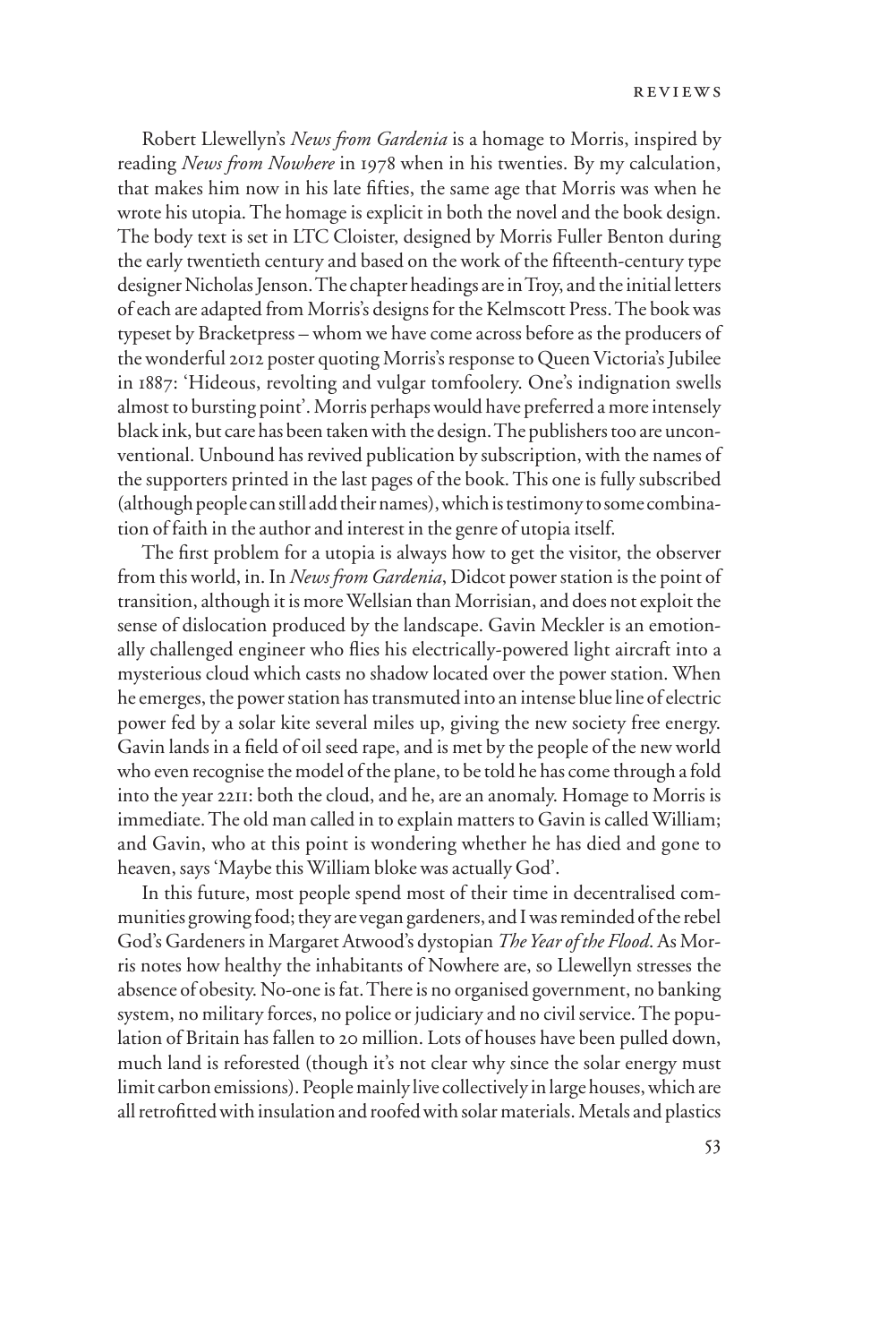are recycled from the waste of our own society: there is plenty of them. This apparently low-tech society does however have both an energy and an information grid. Information is accessed through a flexible sheet much like a piece of paper which everyone carries. The Book will provide a map, a recipe and historical information on demand, although it is not at all clear how the information gets there.

In the story, much space is devoted discussion of technology, partly because Gavin is more interested in how things work than in people. There is a system of underground communication tunnels, pods which transport people and goods around the world at miraculous speeds, and above all, the grid. All of this is more Bellamy or Wells than Morris. But if this is, as Llewellyn claims, a future where we get everything right, I would be distinctly uneasy about this impersonal grid named GAIA (Global Artificial Intelligence Arrangements) which not only allows instant access via the Book to huge amounts of information, but which knows where everyone is at any moment (cue Wells's *A Modern Utopia*). It also knows when you run out of your favourite shampoo, and automatically delivers it: useful, but creepy. Presumably that is how census counts are possible without any centralised organisation. We are given a quick trip round the world, not all of which is part of the new nonecon; China, India and the Mid-West of America still use money and formal economies, although India is in transition to the new way of being. There has not been a revolution, but a proliferation of small conflicts. Rather, governments handed power to corporations, which were then unable to sustain social organisation; perhaps the process of local resilience resembles most that aspired to by the Transition Towns movement.

I read Llewellyn's novel at a single four-hour sitting, and enjoyed it. There is a certain grim humour in Gavin's failure to understand social relationships, either in 2011 or 2211. But this bafflement makes it difficult to distinguish here between the authorial view and that of the central protagonist (just as in Huxley's *Island* you are always looking over the shoulder of Will Farnaby). Gavin's response to women is concerned only with whether they are beautiful, so the text reproduces rather than challenging this. We meet historian Paula quite early on, when her mother refers to her as 'a lovely girl' but not 'overly blessed in the looks department'. (p. 35) Gavin observes: 'She was big-boned – I think that's the kindest way of putting describing her. She wasn't fat by any means, but she was a solid looking lass'. (p. 42) She is 'heavyset'. 'Her hand was not only enormous, it was clearly very strong. … Her voice was deep, not quite like a man's but very deep for a woman'. (p. 54) William may defend Paula as 'a perfectly delightful woman', (p. 35) but this is also a society where he can address a pretty young woman in these terms: 'Hallo Grace, you wanton hussy. You're looking even more extraordinarily attractive today'. (p. 25) I found this annoying rather than amusing. Grace seems to be Llewellyn's equivalent of Morris's Ellen. If both are projected male fantasies, at least in Ellen's case the attraction is a primal energy and passionate love of the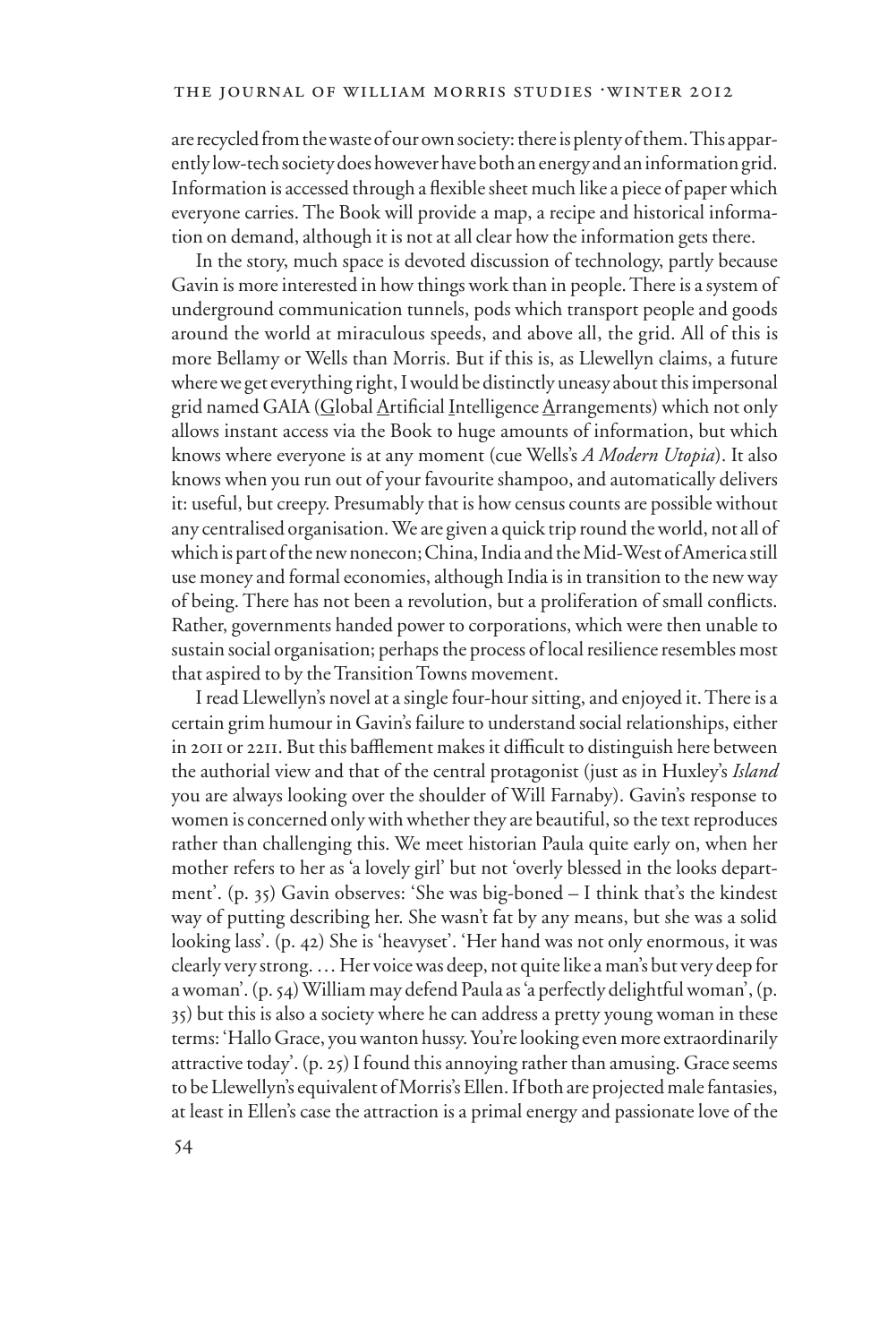world and of life; and this may indeed be true of Grace, although we do not see that: either she is merely desperate for Gavin's body, or that is the fantasy of a man incapable of human empathy.

Utopias tend to provoke the reader to argue about the nature of the good society. I was slightly distracted by finding myself arguing over small details and errors. The Book tells Gavin his wife was born on 19 September 1979 and died in December 2073, and he responds 'Blimey, she made it to 98 years old'. No, actually, that's 94. London has become a lake, with its tall buildings drowned, because of a rise in sea levels. I mused on the topography here. Surely it would be sea? And if sea levels rise sufficiently to drown London, would Kew, Richmond and Chelsea still be above water? Since the fall on the whole navigable length of the river is just 234 feet (*ca* 71 m) and it is tidal below Teddington, would not most of the Thames valley be flooded and the whole topography of southern England change?

And then there is the ending, which, as in most utopias, is ambiguous. Extracting the visitor is as tricky as getting him in. When the anomalous cloud reappears over Didcot, Gavin feels compelled to take off, in an ending more like Wells's The *Time Machine* than the fade-out from *Nowhere*. But I wondered why. Gavin has read the historical account of his disappearance, in which he is presumed to have ditched at sea. His wife remarried and had children whose descendants are still living; he already knows that he did not get back. Other 'anomalies' have stayed and made their lives in the future, notwithstanding their sense of dislocation: why not Gavin?

All utopias, including *News from Nowhere*, can be criticised for their inconsistencies, omissions and implausibilities and many for their dubious gender politics. But one of the strongest claims for Morris's utopia is that it fosters the 'education of desire' rather than (or as well as) operating in purely literal terms. It fractures the taken-for-granted nature of the given world, and produces not just a cognitive depiction of an alternative social structure, but the experiential sense of inhabiting another world with its differing set of accompanying needs, wants and satisfactions. That is one of the reasons why Morris is so often commended for writing that very rare thing, a utopia in which we might want to live. Gavin's character, I felt, did not help here.

But as Llewellyn says, it is much more difficult to write a utopia than a dystopia, much harder to form a positive image than to exaggerate the evils of the present into a terrible warning. It is harder to do this now than when Morris was writing, for there is less real optimism about the future. All credit must be given to Llewellyn for trying. It is essential that we do, individually and collectively, imagine the alternative futures we might make and debate them – even if, in the end, I felt that the book underlined Morris's extraordinary achievement, and how challenging it is to try follow in his footsteps. The importance of *News from*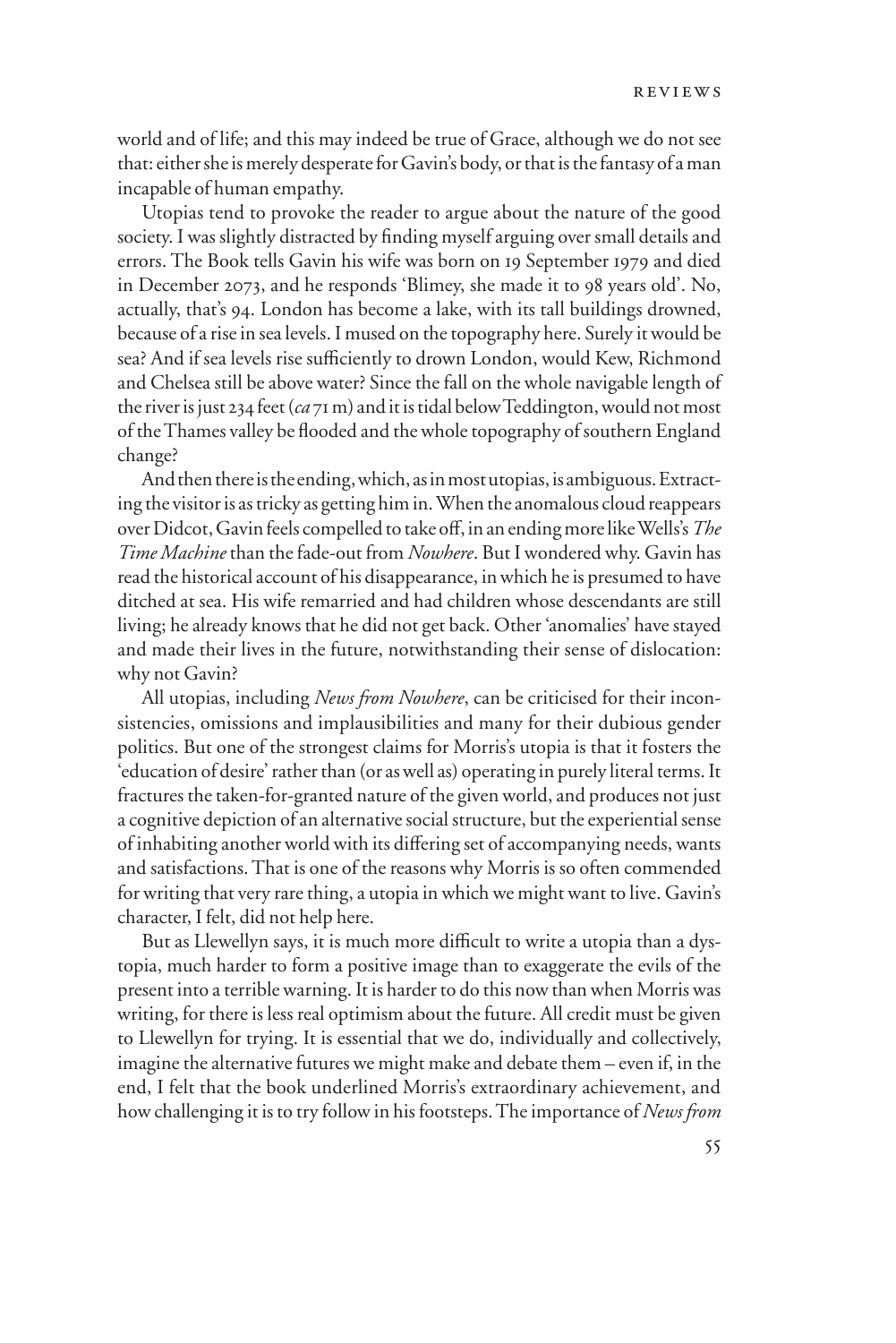## THE JOURNAL OF WILLIAM MORRIS STUDIES .WINTER 2012

*Gardenia*, like any utopia, lies not the response of this reader to the society outlined, but in whether or not it helps us to continue imagining and arguing over the better future we need to build.

*Ruth Levitas*

Peter Preston, *Working with Lawrence: Texts, Places, Contexts*, Nottingham: Critical, Cultural and Communications Press, 2011, 299 pp, pbk, £19.99. ISBN 9781905510313.

It is surely no accident that Morris enthusiasts often involve themselves in D.H. Lawrence studies (and *vice versa*). In a passing comment in *The English Utopia* (1952), the Communist historian A.L. Morton drew an important parallelism between the two figures, remarking of Morris that 'it was in Marxism that he found the road, thereby escaping the heartbreak and frustration which D.H. Lawrence suffered in our own time in attempting the same quest without the essential clue'. A few years later, in that seminal book *Culture and Society* (1958), Raymond Williams wrote that 'Lawrence is very close to the socialism of a man like Morris ... In his basic attitudes he [Lawrence] is so much within the tradition we have been following, has indeed so much in common with a socialist like Morris, that it is at first difficult to understand why his influence should have appeared to lead in other directions'. Ever since I first read the closing lines of *News from Nowhere* about 'people engaged in making others live lives which are not their own, while they themselves care nothing for their own real lives – men who hate life though they fear death', I have felt that this is a perfect analysis of the Industrial Magnate, Gerald Crich, in Lawrence's masterpiece *Women in Love* some thirty years later. So it is surely not just the biographical fact that he lived and worked in Nottingham which made Peter Preston, former chair of the Morris Society who died last year at the age of 67, a committed student of both Morris and Lawrence.

Just how vigorous a scholar of Lawrence Peter Preston was is made clear in this collection of his essays, as is his admirable institutional role in developing Lawrence studies at Nottingham University and elsewhere. Here he tells the story here of his own early, sixth-form encounters with Lawrence's work, and he seems to have escaped the Leavisite framework which for many of us dominated our first reading of Lawrence. F.R. Leavis only receives one mention in this collection, whereas I recall being taught at university by a charismatic Leavis clone, Roy Littlewood, who drummed *Women in Love* into us so deeply as the Bible of English Studies that my fellow male students and I desperately wanted to be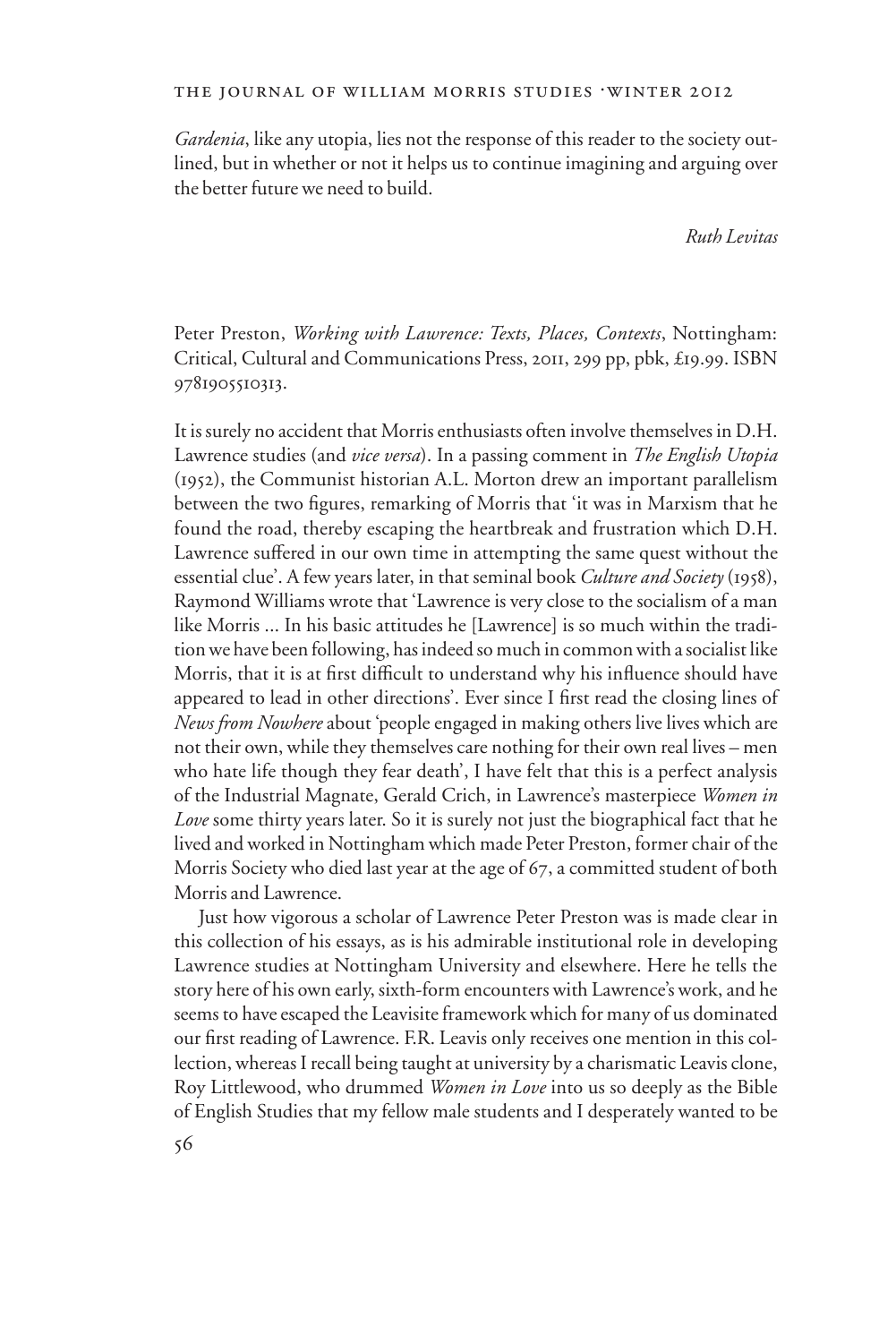Rupert Birkin from that novel, while all the female students no less passionately wanted to be Ursula Brangwen. Escaping Leavisite dogmatism is certainly a boon for Preston, since he is able to give proper weight to *Sons and Lovers*, a novel Leavis undervalued, and more generally to the whole question of Lawrence as our first great working-class writer who however – so perplexingly from a Morrisiansocialist viewpoint – turned in his later works against the social class from which he himself came.

The book opens with two fine essays on violence and on silence in *Women in Love*, and that is surely the kind of centrality this great work deserves. If one wanted to stress continuities between Ruskin and Morris and Lawrence, then *The Rainbow* (with the commanding image of Lincoln Cathedral at its heart) might be a better bet, but to stake a claim for Lawrence as supreme modernist innovator in the novel, then, yes, *Women in Love* is the necessary text. We are still struggling to find a succinct description which encapsulates the extraordinary achievement of that book: Terry Eagleton's 'the most philosophically avant-garde fiction of English modernism' is a strong contender; and Preston's two essays certainly extend our sense of this novel's paradoxically destructive vitality. They are followed by two pieces which set out the case for a high valuation of that latecomer to the Lawrence canon, *Mr Noon* (first published in 1984), and a shrewd study of Lawrence's essays on the theory of the novel. Beyond this literary-critical core of the collection, there is a good deal of lively analysis of Lawrence's travel writing and of his own cultural reference points (Bunyan, *Hamlet*).

Preston points out in the Introduction that re-reading his essays for publication has made him aware 'of the extent to which I have read Lawrence with the grain, seeking always to follow the direction of his thinking, his language'; and this, certainly, is where I feel a real generational difference from this book, much as I admire it. For the literary theory revolution in English studies during the 1980s has prompted many of us to read 'against the grain' (to borrow the title of Eagleton's 1986 essay collection). In the wake of Roland Barthes, Jacques Derrida and others, it is not the conscious intentions of authors which preoccupy us, but rather the textual unconscious, the ways in which literary works undermine their official thematic logic in discrepant imagery or subversive narrative detail. That literary theory revolution makes itself felt around the edges of Preston's book (a couple of references to Mikhail Bakhtin, for instance), but does not impinge on it in a formative manner.

At the end of his Introduction to this collection Peter Preston announces that he is working on a book to be entitled *Lawrence after Lawrence: the Author in British Culture 1930–2010*, a volume which will now sadly not see the light of day, though some of its chapters-to-be have appeared in various other Lawrence collections. I wonder, though, whether we might not expand his announced focus here and develop it to include his passion for William Morris too. We might then